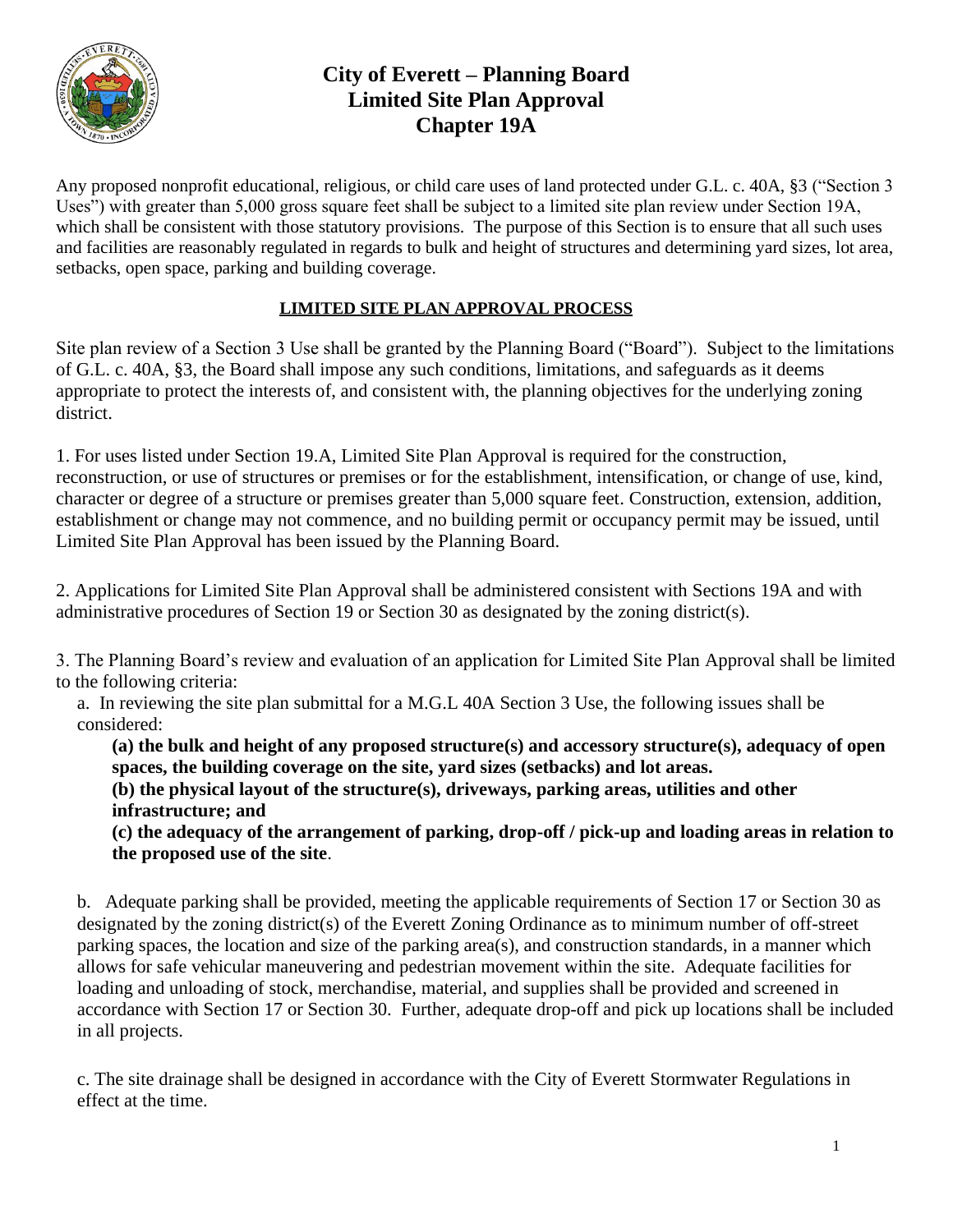d. The design and adequacy of the sewage disposal system(s) to serve the proposed development shall be in accordance with Water & Sewer Department requirements.

e. Parking areas adjacent to residential uses shall be adequately screened year-round from view from said residence by trees, vegetation, and/or screened fence.

f. There shall be no unreasonable glare onto public roads and other public ways, into the night sky, or onto neighboring properties from lighting or reflection.

g. The site plan shall demonstrate conformance with applicable lot area, setback and height regulations for the zoning district in which the premises are located.

4. The Planning Board shall approve an Application in the form submitted or with reasonable conditions which shall pertain Section 19A unless the Planning Board finds that the Application is incomplete.

5. Waiver Provision – The Board after review of the completed application, at its discretion may waive certain criteria if it deems it appropriate.

6. The Fee shall be in accordance with the Planning Board Fee Schedule.

## *Limited Site Plan Review Requirements:*

- $\triangleright$  One original (with original signatures) and 14 copies of all plans, narrative and application correlated into 15 separate complete packets. One of these copies must be filed with the City Clerk's office and stamped in at the Clerk's office.
- $\triangleright$  Provide a digital copy (.pdf) of the full set of plans and application to the Department via email, CD, or via flash drive.

## *Approval Process:*

Upon the issuance of approval of the plan by the Planning Board the applicant must submit a minimum of **TWO COMPLETE** sets of plans to the Planning Department. These plans will be stamped as approved by Site Plan Review. Only the plan bearing an original Site Plan Approval stamp is to be submitted to the Building Department for permitting. All signed plans will be sent via PDF.

**NOTE: No changes or deviations to the plan can be made once the site plan has been approved without the authorization of the Planning Board or Department of Planning and Development. Changes may require submission of an additional review fee (see fee schedule attached) or another public meeting before the Planning Board.**

## **Department Contact:**

*Planning Board Everett City Hall, 2nd Floor 484 Broadway, Everett MA 02149 617-394-2334*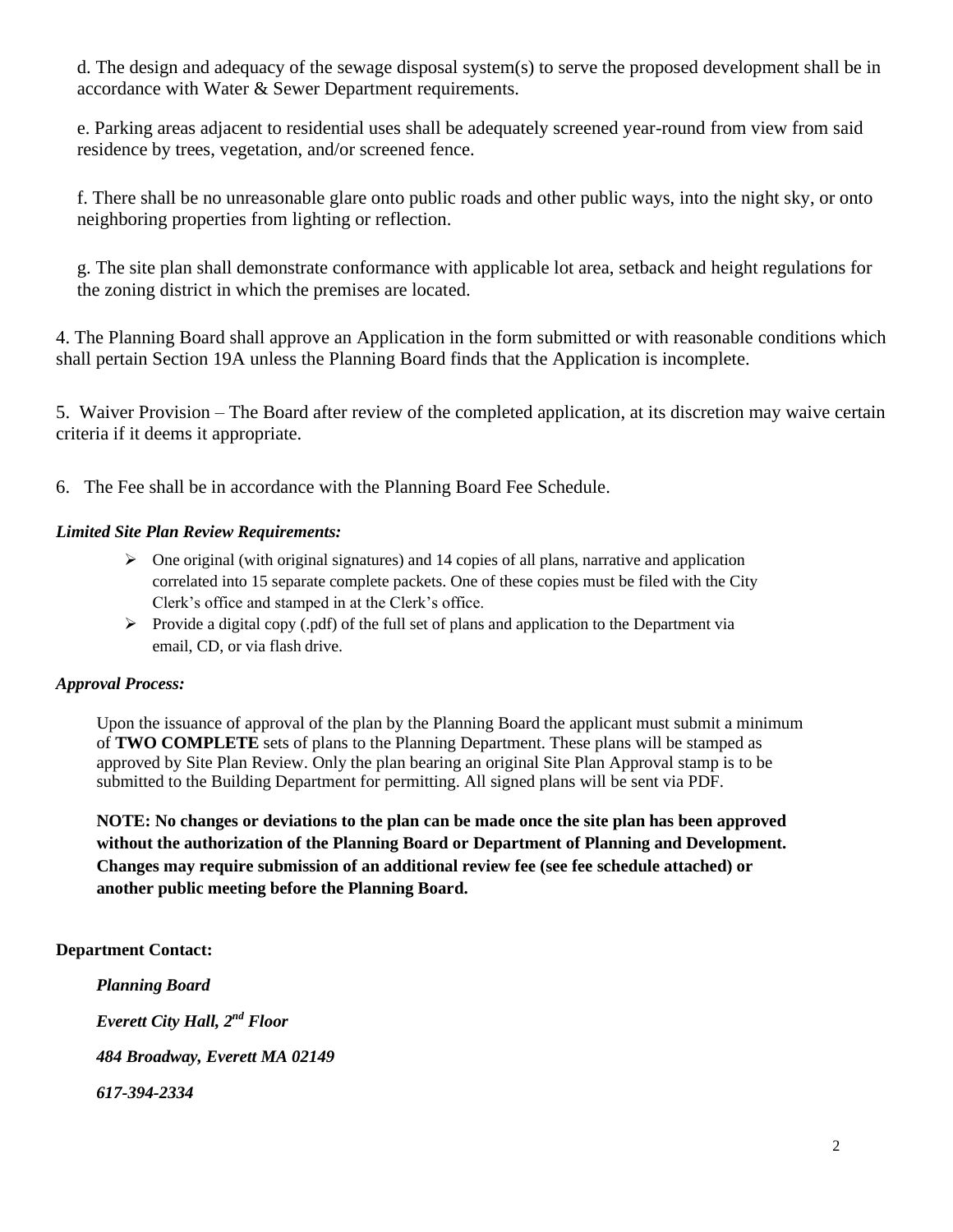

# City of Everett Planning Board

Application for Limited Site Plan Approval, Form 19A

Effective: April 2020

.

The following application is made to the City of Everett Planning Board in accordance with the provisions of Appendix A, Section 19A of the City of Everett Ordinances and MGL c.40A, Section 3.

| Address: 2008. Contract of the contract of the contract of the contract of the contract of the contract of the contract of the contract of the contract of the contract of the contract of the contract of the contract of the |  |  |  |
|--------------------------------------------------------------------------------------------------------------------------------------------------------------------------------------------------------------------------------|--|--|--|
|                                                                                                                                                                                                                                |  |  |  |

# **2.) Property Information**

| Parcel $ID(s)$                        |  |
|---------------------------------------|--|
| Zoning District:                      |  |
| Square Footage or Acreage of Parcel:  |  |
| Square Footage of Building Footprint: |  |
| Structure Height:                     |  |
| Lot Coverage:                         |  |
| Zoning Relief Required:               |  |

Parking Spaces: Existing: Proposed: Proposed:

ADA Accessible Van Spaces: \_\_\_\_\_\_\_\_\_\_\_\_\_ Compact Spaces: \_\_\_\_\_\_\_\_\_\_\_ Handicapped: \_\_\_\_\_\_\_\_\_

**3.) Brief Summary of Proposed Work (Attach Additional Sheets for Project Narrative)**: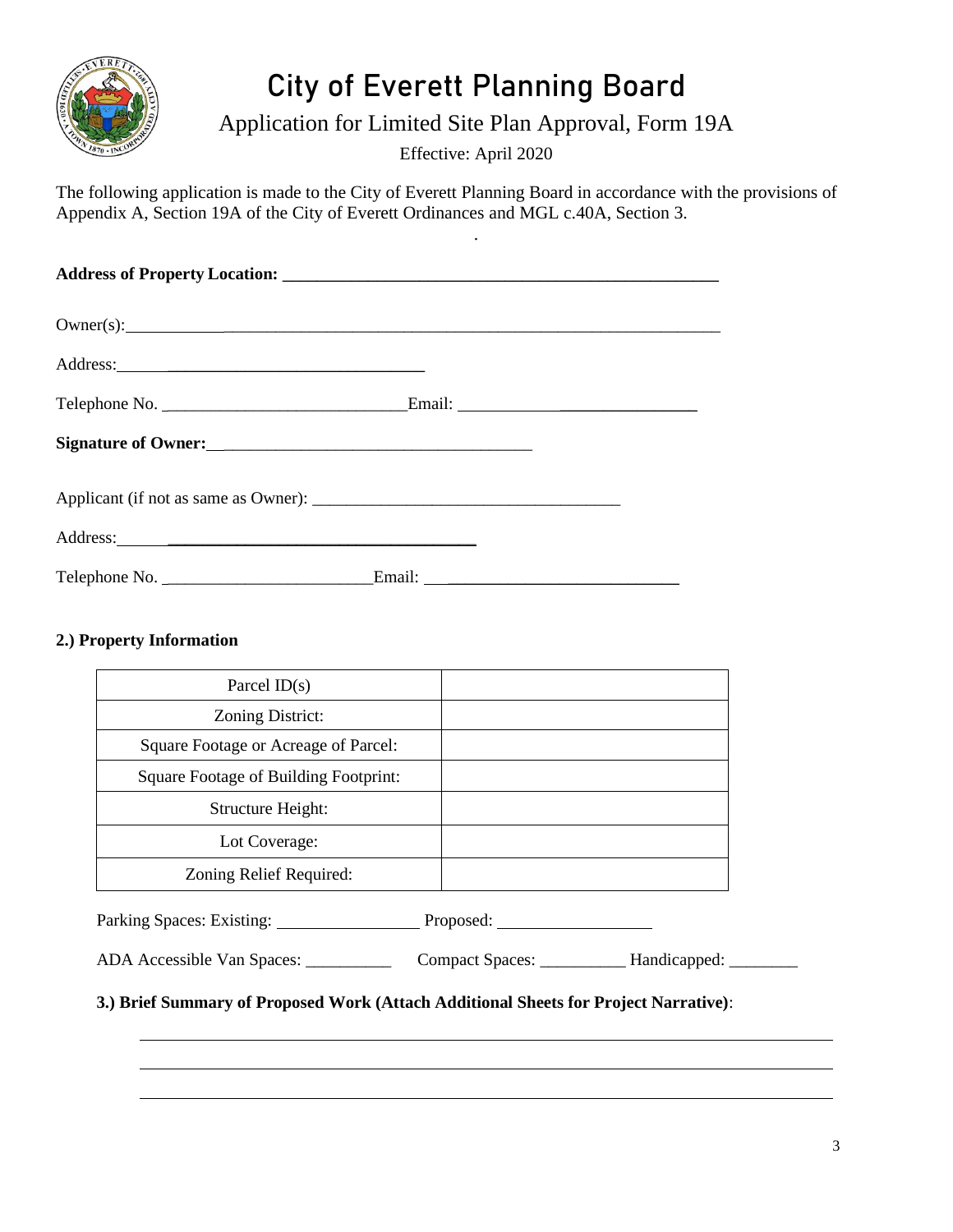# **The following items are required as part of an application submittal:**

|              | <b>Limited Site Plan Review Requirements:</b>                                                                                                                                                                                                                                                                                                                                                                                                                                                                                                                                                                                                                                                            |  |
|--------------|----------------------------------------------------------------------------------------------------------------------------------------------------------------------------------------------------------------------------------------------------------------------------------------------------------------------------------------------------------------------------------------------------------------------------------------------------------------------------------------------------------------------------------------------------------------------------------------------------------------------------------------------------------------------------------------------------------|--|
| $\mathbf{A}$ | <b>Plan(s)</b> at minimum scale of $1" = 40'$ on 24" by 36" sheets. Plans shall include the<br>following information: Project name, magnetic north arrow, date and scale. Plans<br>shall be drawn by a registered land surveyor, professional engineer, architect and<br>landscape architect (as appropriate) and signed and stamped by the appropriate<br>individual. The plan shall include the following information, each of which shall be<br>submitted on the following separate sheets.                                                                                                                                                                                                           |  |
| B            | <b>Existing and Proposed Conditions</b> – Architectural and site plans showing<br>information including: the bulk and height of any proposed structure(s) and<br>accessory structure(s), adequacy of open spaces, the building coverage on the site,<br>yard sizes (setbacks) and lot areas; the physical layout of the structure(s), driveways,<br>parking areas, utilities and other infrastructure; and the adequacy of the arrangement<br>of parking, drop-off / pick-up and loading areas in relation to the proposed use of the<br>site.                                                                                                                                                           |  |
| $\mathbf C$  | Site Layout – Adequate parking shall be provided, meeting the applicable<br>requirements of Section 17 or Section 30 as designated by the zoning district(s) of the<br>Everett Zoning Ordinance as to minimum number of off-street parking spaces, the<br>location and size of the parking area(s), and construction standards, in a manner which<br>allows for safe vehicular maneuvering and pedestrian movement within the site.<br>Adequate facilities for loading and unloading of stock, merchandise, material, and<br>supplies shall be provided and screened in accordance with Section 17 or Section 30.<br>Further, adequate drop-off and pick up locations shall be included in all projects. |  |
| D            | <b>Stormwater Management-</b> The site drainage shall be designed in<br>accordance with the City of Everett Stormwater Regulations in effect at<br>the time.                                                                                                                                                                                                                                                                                                                                                                                                                                                                                                                                             |  |
| ${\bf E}$    | <b>Sewage Disposal</b> – The design and adequacy of the sewage disposal system(s) to<br>serve the proposed development shall be in accordance with Water & Sewer<br>Department requirements.                                                                                                                                                                                                                                                                                                                                                                                                                                                                                                             |  |
| $\mathbf F$  | Screening – Parking areas adjacent to residential uses shall be adequately<br>screened year-round from view from said residence by trees, vegetation, and/or<br>screened fence.                                                                                                                                                                                                                                                                                                                                                                                                                                                                                                                          |  |
| G            | <b>Lighting</b> – There shall be no unreasonable glare onto public roads and other public<br>ways, into the night sky, or onto neighboring properties from lighting or reflection.                                                                                                                                                                                                                                                                                                                                                                                                                                                                                                                       |  |
| H            | <b>Conformity -The site plan shall demonstrate conformance with applicable lot</b><br>area, setback and height regulations for the zoning district in which the<br>premises are located.                                                                                                                                                                                                                                                                                                                                                                                                                                                                                                                 |  |
| $\mathbf I$  | <b>Filing Fee:</b><br>Amount \$                                                                                                                                                                                                                                                                                                                                                                                                                                                                                                                                                                                                                                                                          |  |